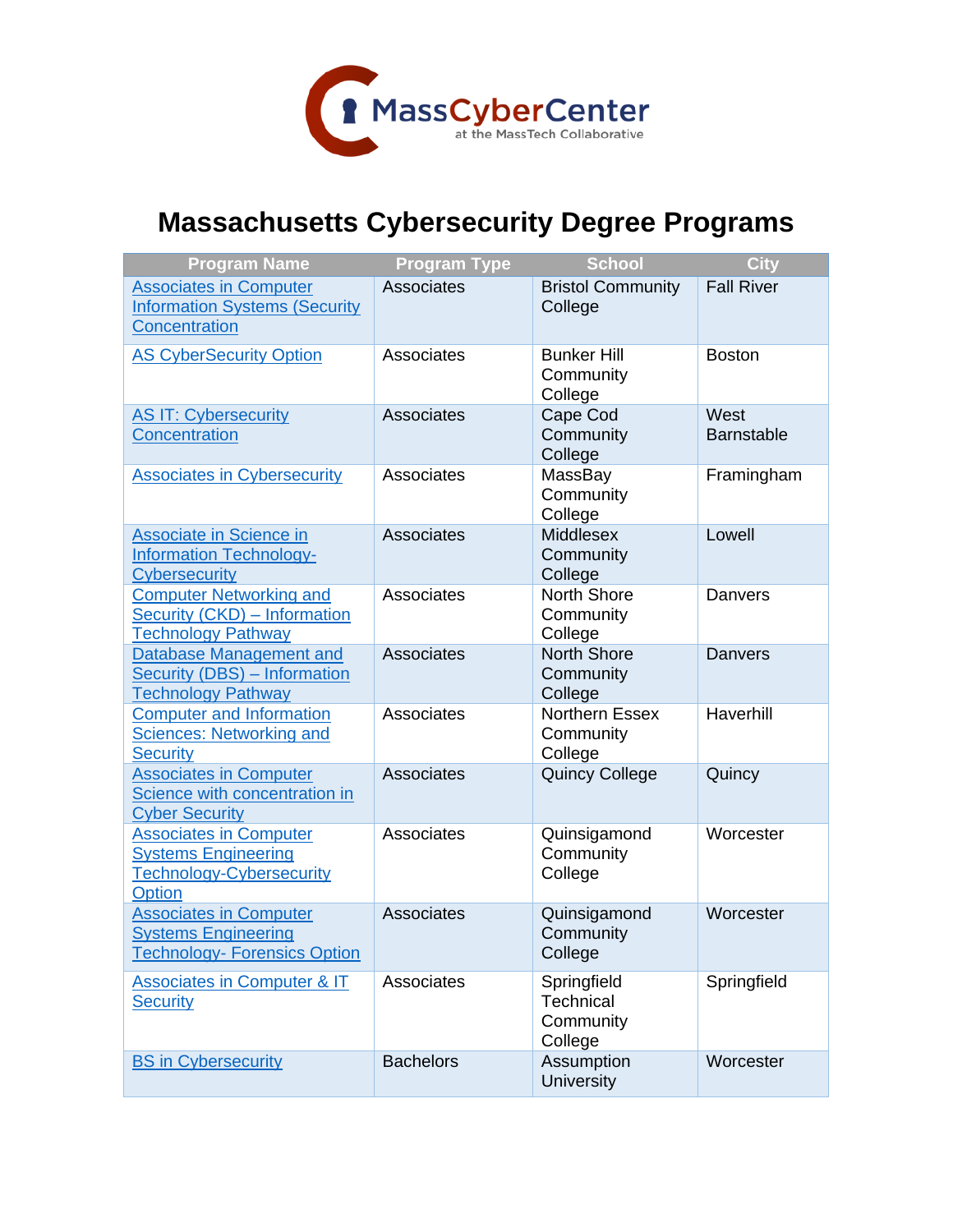

| <b>BS in Cybersecurity: Digital</b><br><b>Forensics &amp; Incident</b><br><b>Response</b>                    | <b>Bachelors</b>        | <b>Bay Path</b><br>University           | Longmeadow     |
|--------------------------------------------------------------------------------------------------------------|-------------------------|-----------------------------------------|----------------|
| <b>BS in Cybersecurity</b>                                                                                   | <b>Bachelors</b>        | <b>Cambridge College</b>                | Cambridge      |
| <b>Cybersecurity Concentration,</b><br><b>Computer Information</b><br><b>Systems</b>                         | <b>Bachelors</b>        | <b>Fitchburg State</b><br>University    | Fitchburg      |
| <b>BS in Computer Science with</b><br><b>Security &amp; Privacy Track</b>                                    | <b>Bachelors</b>        | <b>UMass Amherst</b>                    | Amherst        |
| <b>BS in Information Technology-</b><br><b>Computer Forensics</b>                                            | <b>Bachelors</b>        | <b>UMass Boston</b>                     | <b>Boston</b>  |
| <b>Certificate in Cybersecurity</b>                                                                          | Certificate             | Endicott                                | <b>Beverly</b> |
| <b>Cybersecurity Certificate</b>                                                                             | Certificate             | <b>Harvard Extension</b><br>School      | Cambridge      |
| <b>Certificate in Cybersecurity</b>                                                                          | Certificate             | MassBay<br>Community<br>College         | Framingham     |
| <b>Certificate in Advanced</b><br><b>Cybersecurity</b>                                                       | Certificate             | MassBay<br>Community<br>College         | Framingham     |
| <b>IT Cybersecurity Operations</b><br><b>Certificate</b>                                                     | Certificate             | Middlesex<br>Community<br>College       | Lowell         |
| <b>IT Advanced Cybersecurity</b><br><b>Operations Certificate</b>                                            | Certificate             | Middlesex<br>Community<br>College       | Lowell         |
| <b>Cybersecurity Certificate</b>                                                                             | Certificate             | Mount Wachusett<br>Community<br>College | Gardner        |
| <b>Computer Systems</b><br><b>Engineering Technology-</b><br><b>Cybersecurity Certificate</b>                | Certificate             | Quinsigamond<br>Community<br>College    | Worcester      |
| <b>Computer Systems</b><br><b>Engineering Technology-</b><br><b>Computer Forensics</b><br><b>Certificate</b> | Certificate             | Quinsigamond<br>Community<br>College    | Worcester      |
| <b>Graduate Certificate in</b><br><b>Information Security</b>                                                | Graduate<br>Certificate | <b>Boston University</b>                | <b>Boston</b>  |
| <b>Graduate Certificate in</b><br><b>Information Security</b><br><b>Management</b>                           | Graduate<br>Certificate | Northeastern<br><b>University</b>       | <b>Boston</b>  |